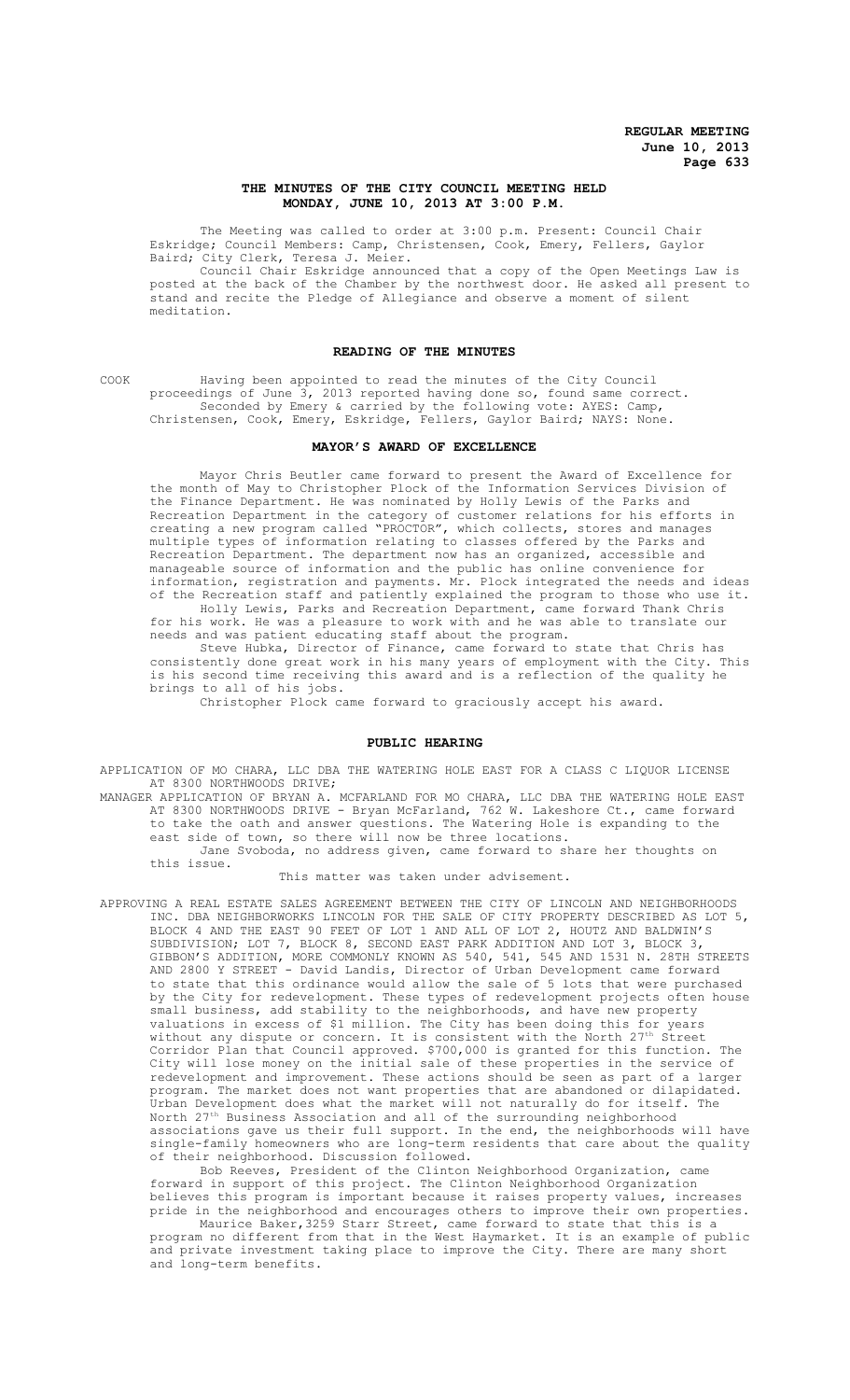Curt Donaldson, 2860 R Street, came forward as President of the Hartley Neighborhood Association in support of this action and stated that maintaining the balance of rental and owner-occupied housing is very important to the stability of a neighborhood.

Russell Irwin, Board Member of the Clinton Neighborhood Organization, came forward to state that the Urban Development/NeighborWorks partnership is very positive because these projects improve neighborhoods. Residential revitalization should be supported.

Mary Reeves, 3236 Dudley Street, came forward to state that this project shows that the City cares for all of its residents. This not only effects neighborhoods in close proximity, but it makes the whole city look better.

Greg Baker, Everett Neighborhood Association, came forward to state that he has witnessed the positive work of NeighborWorks in the Everett Neighborhood and he supports this project.

Mike Renken, NeighborWorks Lincoln, came forward to state that the increased value and taxation that occurs from improving properties was analyzed. Looking at only 19 of 90 properties NeighborWorks has been involved with, the taxation increased from \$12,000 to \$33,000. This does not take into consideration that the properties in close proximity have also increased in value as a result.

Shawn Ryba, NeighborWorks Lincoln, came forward to add that NeighborWorks seeks to support Urban Development, all Lincoln neighborhoods, and the powerful work that citizens do for their neighborhoods in any way they can. Discussion followed.

Brad Hulse, Realtors Association of Lincoln, came forward to state that on paper these projects don't always look attractive, despite all the good they do. The Association is in support of NeighborWorks programs and of the work of the Urban Development Department. However, there needs to be more information available to the general public regarding why the City makes decisions and how the processes work.

Coby Mach, Lincoln Independent Business Association, came forward to stress that LIBA is not in opposition to this bill and Neighborworks.

Anne Post, Lincoln Independent Business Association, came forward to state that LIBA appreciates the attempts to improve Lincoln neighborhoods, but caution should be exercised in any transaction where there is such a disparity between the purchase price and the sale price for a piece of property. Any transaction this unbalanced should require a heightened level of scrutiny. LIBA is recommending that the Council establish guidelines which would identify these transactions and require that they come before Council for a public hearing for justification and approval before purchase.

After the Council Break, David Landis, Director of Urban Development, came forward to offer rebuttal to Public Hearing on Bill No. 13-65. This matter was taken under advisement.

- APPROVING THE FIRST AMENDMENT TO LEASE AGREEMENT BETWEEN THE CITY OF LINCOLN, BEHALF OF THE LINCOLN-LANCASTER COUNTY HEALTH DEPARTMENT, AND ENTERPRISE COMPANY, INC. TO EXTEND THE TERM OF THE LEASE OF APPROXIMATELY 813 SQUARE FEET OF FLOOR SPACE AT 2662 CORNHUSKER HIGHWAY FOR THE WOMEN, INFANTS AND CHILDREN (WIC) SUPPLEMENTAL NUTRITION PROGRAM FOR AN ADDITIONAL THREE YEARS FROM NOVEMBER 1, 2013 TO OCTOBER 31, 2016 - Judy Halstead, Director of Health Department, came forward to state this is a three year renewal for lease of a property that the WIC program has occupied since 2000. Federal program funds are filtered through the Nebraska Department of Health and Human Services who approve all WIC sites. This site continues to meet their criteria and is one of the largest redemption sites in the county, serving approximately 620 mothers and children per month. The site is currently open 3 days per week but the Health Department hopes to expand to 5 days when more funds are available. Discussion followed. This matter was taken under advisement.
- TEXT AMENDMENT -- AMENDING AND REORGANIZING CHAPTER 27.75 OF THE LINCOLN MUNICIPAL CODE RELATING TO THE BOARD OF ZONING APPEALS TO SIMPLIFY AND CLARIFY THE PROCESS FOR FILING VARIANCES BY RENUMBERING EXISTING SECTION 27.75.020 AS SECTION 27.75.040 AND AMENDING IT TO GRANT EXPLICIT AUTHORITY TO CANCEL REGULARLY SCHEDULED MEETINGS OF THE BOARD OF ZONING APPEALS; AMENDING SECTION 27.75.030 TO REVISE THE PROCEDURE FOR APPEALS AND TO ESTABLISH A PROCEDURE TO OBTAIN BOARD OF ZONING APPEALS REVIEW OF PETITIONS FOR VARIANCES AND EXCEPTIONS; RENUMBERING EXISTING SECTION 27.75.040 AS 27.75.020 AND AMENDING IT TO DISTINGUISH BETWEEN THE BOARD OF ZONING APPEALS' APPELLATE JURISDICTION AND ORIGINAL JURISDICTION;AMENDING SECTION 27.75.050 TO FURTHER DEFINE THE JURISDICTION OF THE BOARD OF ZONING APPEALS; AND AMENDING SECTION 27.75.060 TO PROVIDE THAT ANY DECISION APPROVING A PETITION FOR A VARIANCE OR AN EXCEPTION SHALL BE BY RESOLUTION OF THE BOARD OF ZONING APPEALS - Marvin Krout, Director of Planning, came forward to state that the Board of Zoning Appeals covers a narrow area of jurisdiction. The most important things they work with are variances and appeals. The language in the ordinance from 35 years ago is unclear and these amendments have been drafted to simplify the process, to clarify the differences between the two procedures, and reduce the time needed for citizens to apply for a variance. Discussion followed.

Tim Sieh, Assistant City Attorney, was on hand to answer questions. This matter was taken under advisement.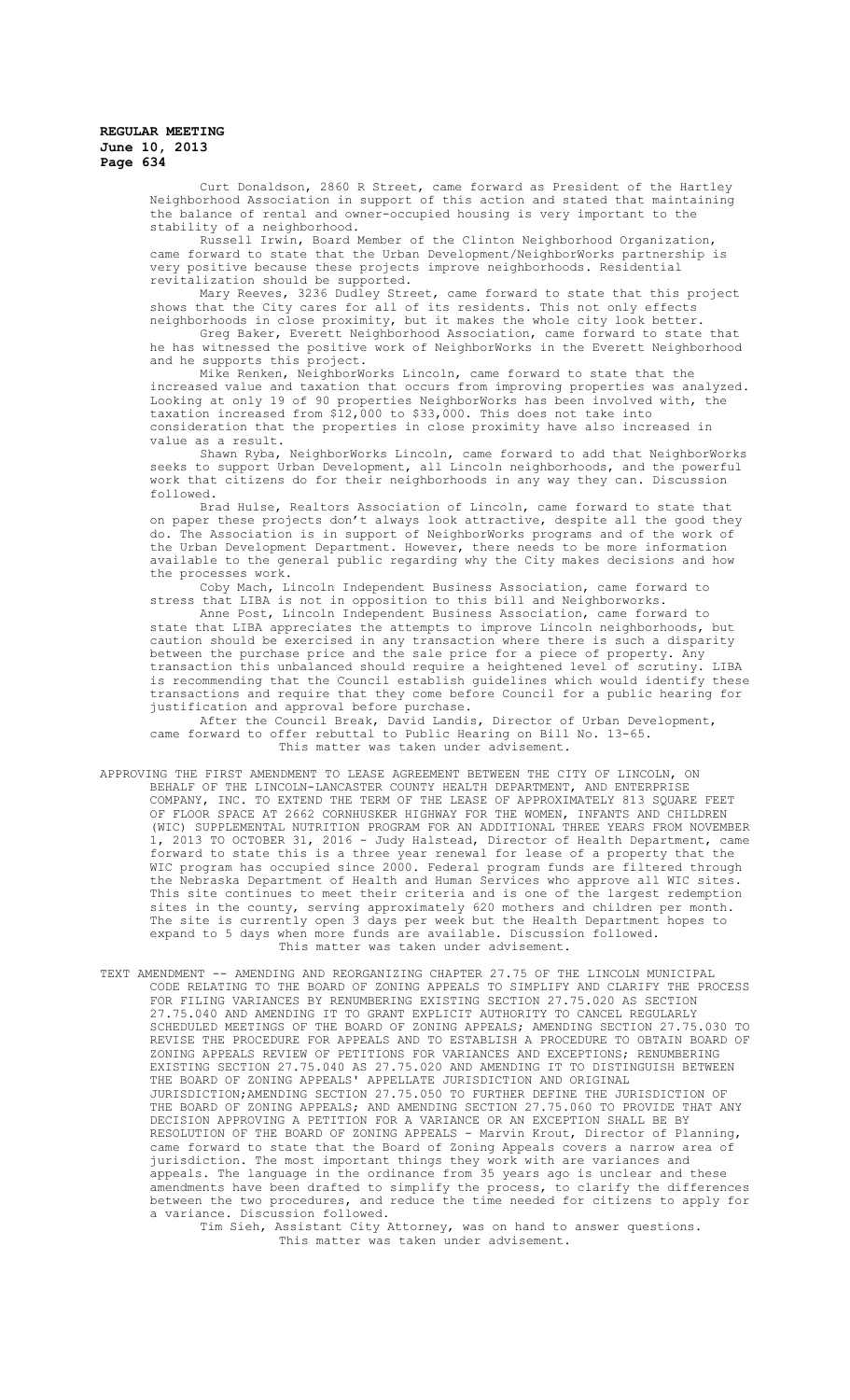CHANGE OF ZONE 13009 – APPLICATION OF CAMPBELL'S NURSERY FOR A CHANGE OF ZONE FROM R-2 RESIDENTIAL DISTRICT TO O-3 OFFICE PARK PUD FOR A MIXED USE DEVELOPMENT CONSISTING OF RESIDENTIAL, OFFICE, AND RETAIL USES ON THE UNDERLYING O-3 ZONED AREA GENERALLY LOCATED EAST OF THE INTERSECTION OF SOUTH 40TH STREET AND LAKE STREET - Dick Campbell, 6111 Chartwell Ln., came forward to state that this location was founded in 1949 and was their family home for many years. A PUD is now being requested and would include three distinct lots. It is not yet certain what will become of Lots 1 and 3, but Lot 2 will be used for the expanded space of a nearby medical and physical therapy office. Before submitting this application, neighbors were contacted. They requested that 41st Street and Antelope Creek not become through streets. There would be no change to their property valuations as a result of this project. This matter was taken under advisement.

AMENDING SECTION 10.16.030 OF THE LINCOLN MUNICIPAL CODE, RELATING TO PENALTIES FOR DRIVING UNDER THE INFLUENCE OF ALCOHOLIC LIQUOR, TO CONFORM WITH RECENT CHANGES IN THE STATE LAW BY INCREASING THE PERIOD OF AN OPERATOR'S LICENSE REVOCATION FROM ONE YEAR TO 18 MONTHS FOR A SECOND OFFENSE DUI AND REQUIRING AN IGNITION INTERLOCK DEVICE TO BE INSTALLED ON ANY MOTOR VEHICLE OWNED OR OPERATED BY A PERSON CONVICTED OF A SECOND OFFENSE DUI FOR AT LEAST ONE YEAR - Rod Confer, City Attorney, came forward to state that this is an amendment to bring the Municipal Code provisions into conformance with State law. Discussion followed.

Kimberly Milana, 5311 Otoe St., came forward in support of this ordinance. Her son and his girlfriend were killed in a head-on collision with a drunk driver. There needs to be severe consequences and harsher punishment for repeat DUI offenders.

Jane Svoboda, no address given, came forward to share her thoughts on substance abuse and consequences for repeat offenders.

Michelle Halim, MADD, came forward to state that this change to the Code will help to eliminate confusion when it comes to the court system and compliance with national, state, and local laws. Ignition interlocks are effective and they reduce repeat drunk driving offenses. This matter was taken under advisement.

APPROVING A LPA PROGRAM AGREEMENT BETWEEN THE CITY AND THE NEBRASKA DEPT. OF ROADS FOR THE USE OF FEDERAL SURFACE TRANSPORTATION PROGRAM FUNDS FOR CONSTRUCTION AND CONSTRUCTION ENGINEERING OF THE 70TH STREET, VAN DORN TO EASTBOROUGH CONCRETE PAVEMENT REPAIR PROJECT (STATE PROJECT NO. LCLC-5247(13), CN 13243) - Erika Nunes, Public Works and Utilities Department, came forward to state this resolution would give the Mayor the authority to execute a programming agreement between the City and the State to make the construction and construction engineering phases eligible for Federal funds on the 70th Street, from Van Dorn to Eastborough Concrete Pavement Repair Project. The area is a little over two miles long and includes repair or replacement of deteriorated concrete panels, cracks, surface grinding, and the addition of any necessary ADA ramps. Construction is anticipated to begin in 2015. The agreement would allow for 80% of the eligible construction and engineering to be paid for with Federal funds. That means the City would pay the other 20%, and 100% of the preliminary engineering. Overall, the total is approximately \$3.1 million for the project, \$2.4 dollars of which would be Federal funds, and just over \$700,000 would be local funds that would come from the Road and Bridge Rehabilitation funds. Discussion followed.

This matter was taken under advisement.

CERTIFYING THE APPOINTMENT OF DOUG EMERY TO THE WEST HAYMARKET JOINT PUBLIC AGENCY BOARD OF REPRESENTATIVES FOR A FOUR-YEAR TERM OR FOR SO LONG AS SUCH REPRESENTATIVE SERVES IN HIS POSITION AS CITY COUNCIL MEMBER - Rod Confer, City Attorney, came forward to state that this item is to officially replace former Councilperson Carroll, who no longer serves on the Joint Public Agency. Coby Mach, Lincoln Independent Business Association, came forward to state that as an organization that spent hundreds of hours reviewing Pinnacle Bank Arena documents before the community voted and subsequently supported its construction, LIBA is in favor of this appointment. This matter was taken under advisement.

ESTABLISHING AN ENTERTAINMENT DISTRICT IN THE AREA SOUTH OF THE PINNACLE BANK ARENA GENERALLY BOUNDED BY 7TH STREET, THE NORTH/SOUTH ALLEY WEST OF CANOPY STREET, R STREET AND Q STREET - Brett West, WRK Real Estate, came forward to state this is the application and proposed boundaries for this Entertainment District. Within the outer boundaries, there are two separate common areas. There is one section of moveable fencing for the allowance of Special Designated Licences to create a larger common area which includes the street, allowing the two courtyards to be connected.

David Landis, Director of Urban Development, came forward to state that districts like this in other cities become a magnet for activity, energy and growth. It would be appropriate to consider voting on this item next week after the Urban Design Committee has reviewed this plan. Discussion followed.

Hallie Salem, Urban Development Department, came forward to state if an area within the Entertainment District would like to hold a common area event, applicants will be required to take out a Special Designated License which will specify the areas of use and will come before Council for approval.

Bryan McFarland, 762 Lakeshore Ct., came forward to express his concerns as a bar owner.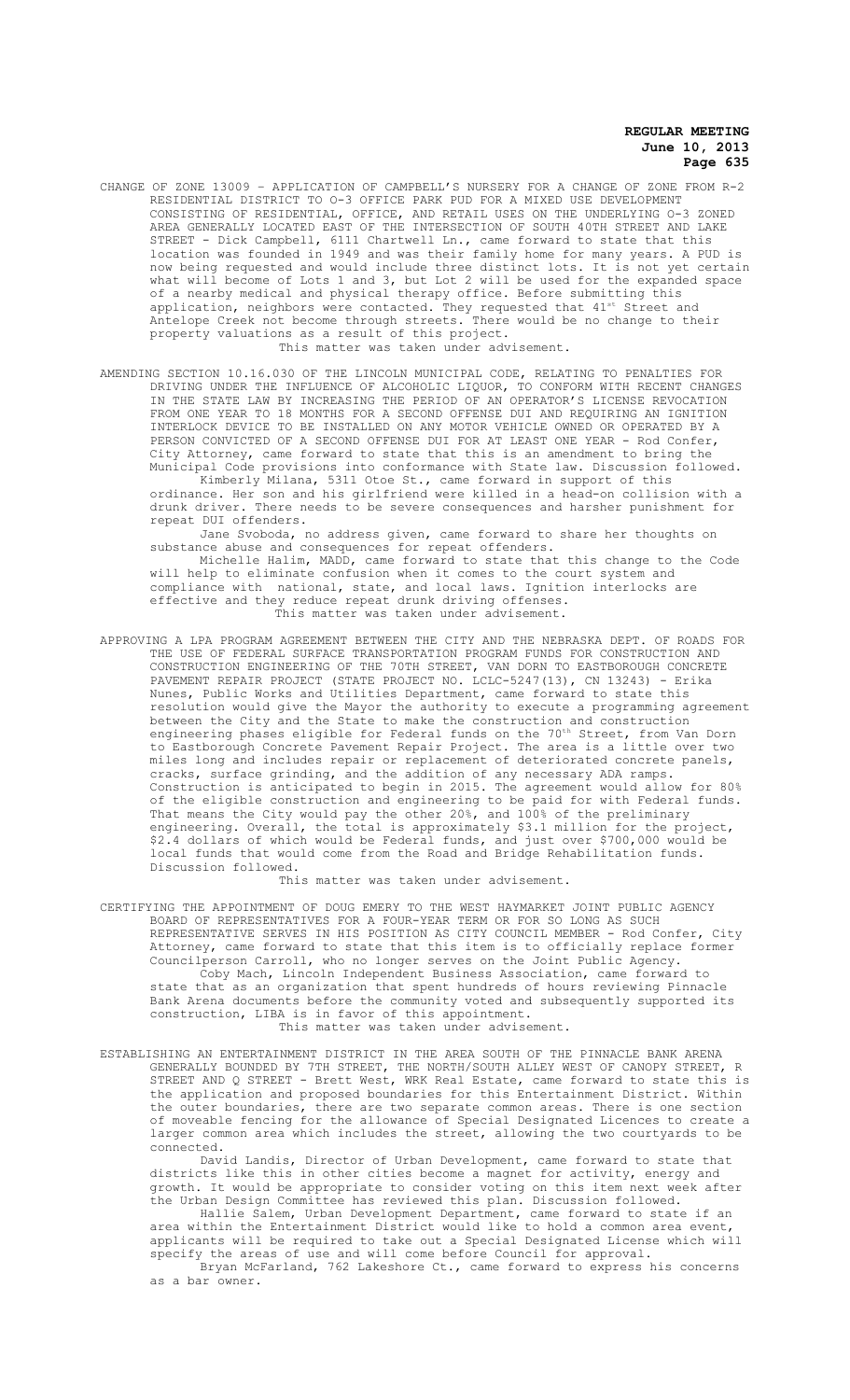Tonya Peters, Assistant City Attorney, came forward to state, that businesses cannot expand their liquor license into an area that is not contained within the Entertainment District boundaries. For that reason, the boundaries were set wider than would normally be used on a regular basis to allow for some different configurations depending on type of event. Another unknown factor is what will happen in surrounding areas. If there are adjacent entertainment districts created, the center-line boundary would allow the properties to hold events together and expand into a greater area. Discussion followed. This matter was taken under advisement.

# **5:21 P.M. BREAK 5:27 P.M. RECONVENED**

# **COUNCIL ACTION**

#### **REPORTS OF CITY OFFICERS**

REPORT FROM THE CITY TREASURER OF CITY CASH ON HAND AT THE CLOSE OF BUSINESS APRIL 30, 2013 - CLERK presented said report which was placed on file in the Office of the City Clerk. **(27-1)**

## **PETITIONS & COMMUNICATIONS**

REFERRALS TO THE PLANNING DEPARTMENT:

Special Permit No. 13019 - Requested by Careylou, Inc., for authority to sell alcoholic beverages for consumption off the premises, on property legally described as Lot 2, Peoples Choice Addition, located in the NE 1/4 of Section 25-10-6, Lancaster County, Nebraska, generally located at S. 25th Street and O Street (2555 O Street).

PLACED ON FILE IN THE OFFICE OF THE CITY CLERK:

Administrative Amendment No. 13030 to Use Permit No. 57D, Lincoln Crossing, approved by the Planning Director on May 30, 2013, requested by Empire Brands, Inc., to revise the lot layout for an area between North Hill Rd. and Folkways Blvd. and to revise the Building and Parking Stall Summary on property generally located at N. 27<sup>th</sup> St. and Superior Rd.

Administrative Amendment No. 13024 to Use Permit No. 125, The Preserve on Antelope Creek, approved by the Planning Director on May 31, 2013, requested by MBRBS, LLC, to revise the lot layout and to increase the total allowed floor area within the use permit by approximately 7% from 81,900 square feet to 87,100 square feet, and to amend the site notes accordingly on property generally located near Pioneers Blvd. and Lucille Dr.

## **MISCELLANEOUS REFERRALS - NONE**

#### **LIQUOR RESOLUTIONS**

APPLICATION OF MO CHARA, LLC DBA THE WATERING HOLE EAST FOR A CLASS C LIQUOR LICENSE AT 8300 NORTHWOODS DRIVE - CLERK read the following resolution, introduced by Jon Camp, who moved its adoption for approval:

A-87358 BE IT RESOLVED by the City Council of the City of Lincoln, Nebraska: That after hearing duly had as required by law, consideration of the facts of this application, the Nebraska Liquor Control Act, and the pertinent City ordinances, the City Council recommends that the application of Mo Chara, LLC dba The Watering Hole East for a Class "C" liquor license at 8300 Northwoods Drive, Lincoln, Nebraska, for the license period ending October 31, 2013, be approved with the condition that:

1. All employees must possess a valid Responsible Beverage Server/Seller Permit as required by Section 5.04.124 of the Lincoln Municipal Code.

2. The premises must comply in every respect with all city and state regulations.

The City Clerk is directed to transmit a copy of this resolution to the Nebraska Liquor Control Commission.

Introduced by Jon Camp Seconded by Gaylor Baird and carried by the following vote: AYES: Camp, Christensen, Cook, Emery, Eskridge, Fellers, Gaylor Baird; NAYS: None.

MANAGER APPLICATION OF BRYAN A. MCFARLAND FOR MO CHARA, LLC DBA THE WATERING HOLE EAST AT 8300 NORTHWOODS DRIVE - CLERK read the following resolution, introduced by Jon Camp, who moved its adoption for approval:<br>A-87359 WHEREAS, Mo Chara, LLC dba The Watering

WHEREAS, Mo Chara, LLC dba The Watering Hole East located at 8300 Northwoods Drive, Lincoln, Nebraska has been approved for a Retail Class "C" liquor license, and now requests that Bryan A. McFarland be named manager;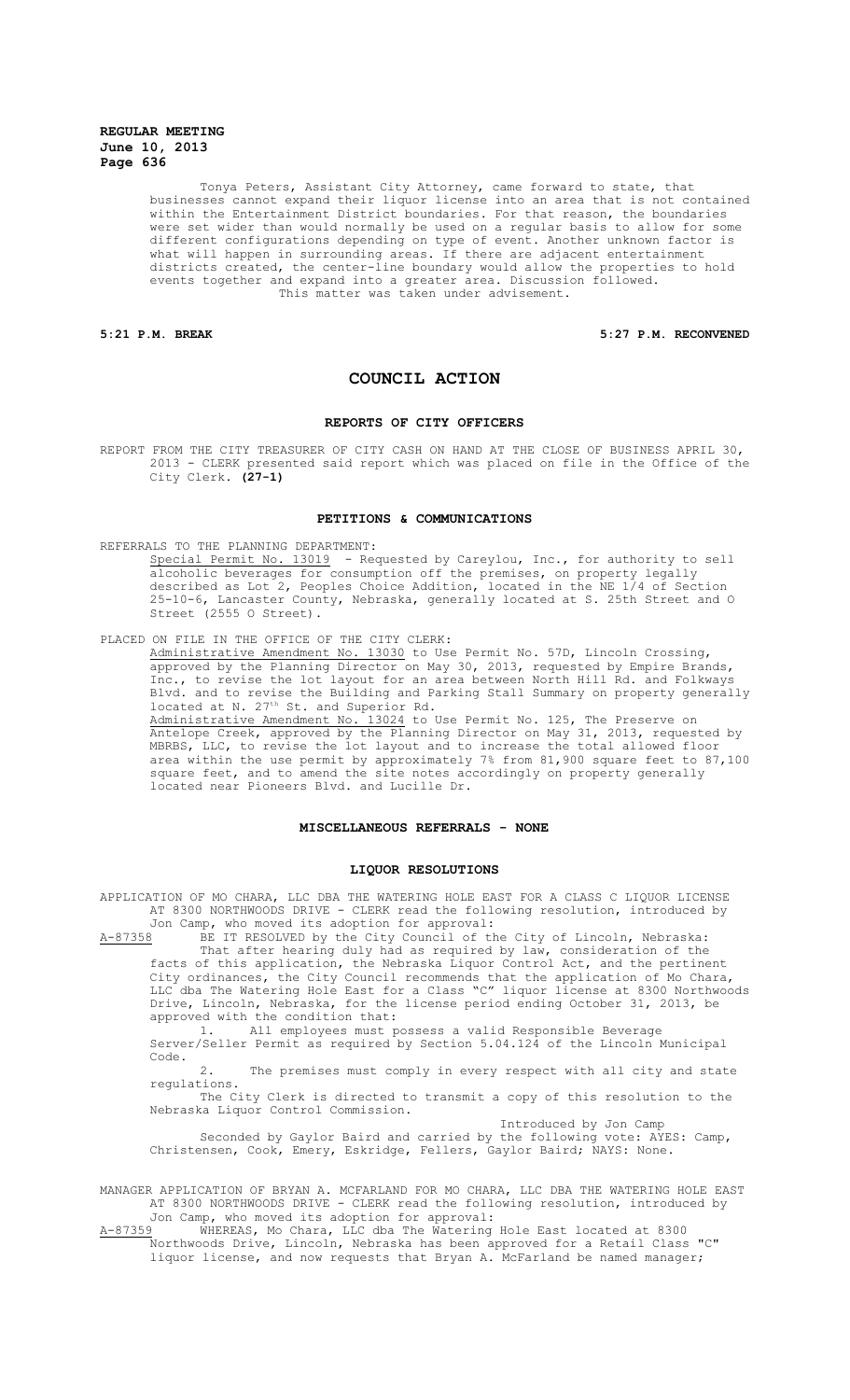WHEREAS, Bryan A. McFarland appears to be a fit and proper person to manage said business.

NOW, THEREFORE, BE IT RESOLVED by the City Council of the City of Lincoln, Nebraska:

That after hearing duly had as required by law, consideration of the facts of this application, the Nebraska Liquor Control Act, and the pertinent City ordinances, the City Council recommends that Bryan A. McFarland be approved as manager of this business for said licensee. The City Clerk is directed to transmit a copy of this resolution to the Nebraska Liquor Control Commission. Introduced by Jon Camp

Seconded by Gaylor Baird and carried by the following vote: AYES: Camp, Christensen, Cook, Emery, Eskridge, Fellers, Gaylor Baird; NAYS: None.

# **ORDINANCES - 2ND READING & RELATED RESOLUTIONS (as required)**

- APPROVING A REAL ESTATE SALES AGREEMENT BETWEEN THE CITY OF LINCOLN AND NEIGHBORHOODS, INC. DBA NEIGHBORWORKS LINCOLN FOR THE SALE OF CITY PROPERTY DESCRIBED AS LOT 5, BLOCK 4 AND THE EAST 90 FEET OF LOT 1 AND ALL OF LOT 2, HOUTZ AND BALDWIN'S SUBDIVISION; LOT 7, BLOCK 8, SECOND EAST PARK ADDITION AND LOT 3, BLOCK 3, GIBBON'S ADDITION, MORE COMMONLY KNOWN AS 540, 541, 545 AND 1531 N. 28TH STREETS AND 2800 Y STREET - CLERK read an ordinance, introduced by Roy Christensen, approving a Real Estate Sales Agreement between the City of Lincoln and Neighborhoods, Inc. dba NeighborWorks Lincoln authorizing the sale of City owned property described as Lot 5, Block 4, the east 90 feet of Lot 1 and all of Lot 2, Houtz and Baldwin's Subdivision; Lot 3, Block 3, Gibbon's Addition; and Lot Block 8, Second East Park Addition and, more commonly known as 540, 541, 545 and 1531 N. 28<sup>th</sup> Streets and 2800 Y Street, the second time.
- APPROVING THE FIRST AMENDMENT TO LEASE AGREEMENT BETWEEN THE CITY OF LINCOLN, ON BEHALF OF THE LINCOLN-LANCASTER COUNTY HEALTH DEPARTMENT, AND ENTERPRISE COMPANY, INC. TO EXTEND THE TERM OF THE LEASE OF APPROXIMATELY 813 SQUARE FEET SPACE AT 2662 CORNHUSKER HIGHWAY FOR THE WOMEN, INFANTS AND CHILDREN (WIC) SUPPLEMENTAL NUTRITION PROGRAM FOR AN ADDITIONAL THREE YEARS FROM NOVEMBER 1, 2013 TO OCTOBER 31, 2016 - CLERK read an ordinance, introduced by Roy Christensen, accepting and approving the First Amendment to Lease Agreement between the City of Lincoln, on behalf of the Lincoln-Lancaster County Health Department, and Enterprise Company, Inc. To extend the term for the lease of approximately 813 square feet of floor space at 2662 Cornhusker Highway for the Women, Infants and Children (WIC) Supplemental Nutrition Program for an additional three years from November 1, 2013 to October 31, 2016, the second time.
- TEXT AMENDMENT -- AMENDING AND REORGANIZING CHAPTER 27.75 OF THE LINCOLN MUNICIPAL CODE RELATING TO THE BOARD OF ZONING APPEALS TO SIMPLIFY AND CLARIFY THE PROCESS FOR FILING VARIANCES BY RENUMBERING EXISTING SECTION 27.75.020 AS SECTION 27.75.040 AND AMENDING IT TO GRANT EXPLICIT AUTHORITY TO CANCEL REGULARLY SCHEDULED MEETINGS OF THE BOARD OF ZONING APPEALS; AMENDING SECTION 27.75.030 TO REVISE THE PROCEDURE FOR APPEALS AND TO ESTABLISH A PROCEDURE TO OBTAIN BOARD OF ZONING APPEALS REVIEW OF PETITIONS FOR VARIANCES AND EXCEPTIONS; RENUMBERING EXISTING SECTION 27.75.040 AS 27.75.020 AND AMENDING IT TO DISTINGUISH BETWEEN THE BOARD OF ZONING APPEALS' APPELLATE JURISDICTION AND ORIGINAL JURISDICTION; AMENDING SECTION 27.75.050 TO FURTHER DEFINE THE JURISDICTION OF THE BOARD OF ZONING APPEALS; AND AMENDING SECTION 27.75.060 TO PROVIDE THAT ANY DECISION APPROVING A PETITION FOR A VARIANCE OR AN EXCEPTION SHALL BE BY RESOLUTION OF THE BOARD OF ZONING APPEALS - CLERK read an ordinance, introduced by Roy Christensen, amending and reorganizing Chapter 27.75 of the Lincoln Municipal Code relating to the Board of Zoning Appeals to simplify and clarify the process for filing variances by renumbering existing Section 27.75.020 as Section 27.75.040 and amending it to grant explicit authority to cancel regularly scheduled meetings of the Board of Zoning Appeals; amending Section 27.75.030 to revise the procedure for appeals and to establish a procedure to obtain Board of Zoning Appeals review of petitions for variances and exceptions; renumbering existing Section 27.75.040 as 27.75.020 and amending it to distinguish between the Board of Zoning Appeals' appellate jurisdiction and original jurisdiction; amending Section 27.75.050 to further define the jurisdiction of the Board of Zoning Appeals; amending Section 27.75.060 to provide that any decisions approving a petition for a variance or an exception shall be by resolution of the Board of Zoning Appeals; and repealing Sections 27.75.020, 27.75.030, 27.75.040, 27.75.050 and 27.75.060 of the Lincoln Municipal Code as hitherto existing, the second time.
- CHANGE OF ZONE 13009 APPLICATION OF CAMPBELL'S NURSERY FOR A CHANGE OF ZONE FROM R-2 RESIDENTIAL DISTRICT TO O-3 OFFICE PARK PUD FOR A MIXED USE DEVELOPMENT CONSISTING OF RESIDENTIAL, OFFICE, AND RETAIL USES ON THE UNDERLYING O-3 ZONED AREA GENERALLY LOCATED EAST OF THE INTERSECTION OF SOUTH 40TH STREET AND LAKE STREET - CLERK read an ordinance, introduced by Roy Christensen, amending the Lincoln Zoning District Maps attached to and made a part of Title 27 of the Lincoln Municipal Code, as provided by Section 27.05.020 of the Lincoln Municipal Code, by changing the boundaries of the districts established and shown thereon, the second time.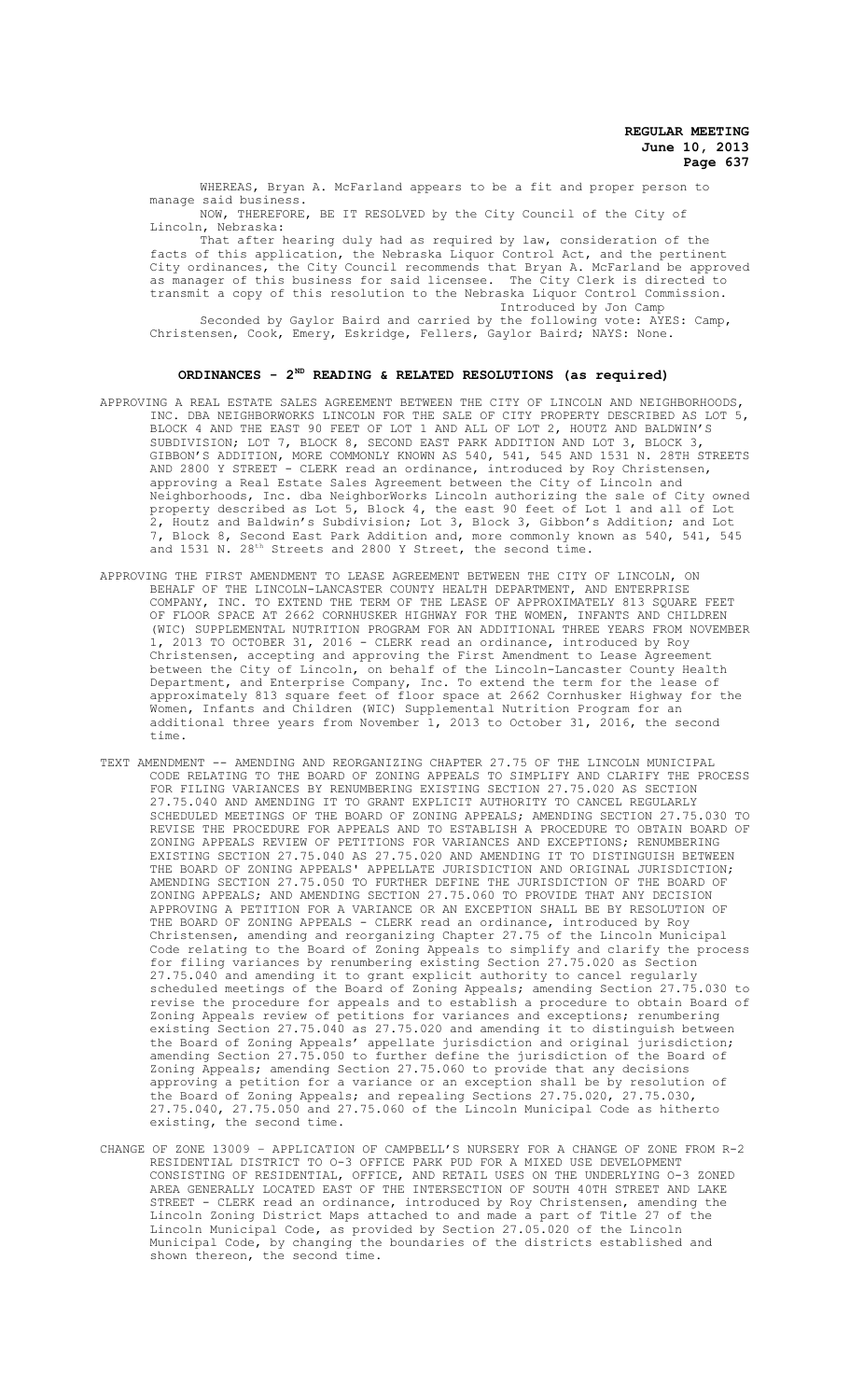AMENDING SECTION 10.16.030 OF THE LINCOLN MUNICIPAL CODE, RELATING TO PENALTIES FOR DRIVING UNDER THE INFLUENCE OF ALCOHOLIC LIQUOR, TO CONFORM WITH RECENT CHANGES IN THE STATE LAW BY INCREASING THE PERIOD OF AN OPERATOR'S LICENSE REVOCATION FROM ONE YEAR TO 18 MONTHS FOR A SECOND OFFENSE DUI AND REQUIRING AN IGNITION INTERLOCK DEVICE TO BE INSTALLED ON ANY MOTOR VEHICLE OWNED OR OPERATED BY A PERSON CONVICTED OF A SECOND OFFENSE DUI FOR AT LEAST ONE YEAR - CLERK read an ordinance, introduced by Roy Christensen, amending Section 10.16.030 of the Lincoln Municipal Code, relating to penalties for driving under the influence of alcoholic liquor, to conform with recent changes in the state law by increasing the period of an operator's license revocation from one year to 18 months for a second offense DUI and requiring an ignition interlock device to be installed on any motor vehicle owned or operated by a person convicted of a second offense DUI for at least one year; and repealing Section 10.16.030 of the Lincoln Municipal Code as hitherto existing, the second time.

#### **PUBLIC HEARING - RESOLUTIONS**

APPROVING A LPA PROGRAM AGREEMENT BETWEEN THE CITY AND THE NEBRASKA DEPT. OF ROADS FOR THE USE OF FEDERAL SURFACE TRANSPORTATION PROGRAM FUNDS FOR CONSTRUCTION AND CONSTRUCTION ENGINEERING OF THE 70TH STREET, VAN DORN TO EASTBOROUGH CONCRETE PAVEMENT REPAIR PROJECT (STATE PROJECT NO. LCLC-5247(13), CN 13243) - CLERK read the following resolution, introduced by Roy Christensen, who moved its adoption: A-87360 BE IT RESOLVED by the City Council of the City of Lincoln, Nebraska: That the attached LPA Program Agreement between the City of Lincoln and the State of Nebraska Department of Roads for the use of Federal Surface Transportation Program Funds for construction and construction engineering of the 70th Street, Van Dorn to Eastborough Concrete Pavement Repair Project, Project No. LCLC-5247(13), CN 13243, in accordance with the terms and conditions contained in said Agreement, is hereby approved and the Mayor is authorized to execute the same on behalf of the City of Lincoln. The City Clerk is directed to return the executed copy of the Agreement to Erika Nunes, Engineering Services, Department of Public Works & Utilities, for transmittal and execution by the State Department of Roads. Introduced by Roy Christensen Seconded by Cook and carried by the following vote: AYES: Camp, Christensen, Cook, Emery, Eskridge, Fellers, Gaylor Baird; NAYS: None. CERTIFYING THE APPOINTMENT OF DOUG EMERY TO THE WEST HAYMARKET JOINT PUBLIC AGENCY BOARD OF REPRESENTATIVES FOR A FOUR-YEAR TERM OR FOR SO LONG AS SUCH REPRESENTATIVE SERVES IN HIS POSITION AS CITY COUNCIL MEMBER - CLERK read the following resolution, introduced by Roy Christensen, who moved its adoption: A-87361 BE IT RESOLVED by the City Council of the City of Lincoln, Nebraska, pursuant to the Joint Public Agency Act, Neb. Rev. Stat. §§ 13-2501 *et seq.* (Reissue 2007), and Section 301 of the Joint Public Agency Agreement Creating the West Haymarket Joint Public Agency, dated April 1, 2010, that in accordance with Neb. Rev. Stat. § 13-2514, the City Clerk shall issue a certificate of appointment of Doug Emery, duly appointed by the Mayor, as the City Council Representative to the governing body of the West Haymarket Joint Public Agency for filing in the official records of the City of Lincoln, and with the clerk or secretary of the West Haymarket Joint Public Agency. Introduced by Roy Christensen Seconded by Cook and carried by the following vote: AYES: Camp, Christensen, Cook, Emery, Eskridge, Fellers, Gaylor Baird; NAYS: None.

ESTABLISHING AN ENTERTAINMENT DISTRICT IN THE AREA SOUTH OF THE PINNACLE BANK ARENA GENERALLY BOUNDED BY 7TH STREET, THE NORTH/SOUTH ALLEY WEST OF CANOPY STREET, R STREET AND Q STREET - PRIOR to reading:

COOK Moved to Delay Bill No. 13R-113 one week with Action to June 17, 2013. Seconded by Christensen and carried by the following vote: AYES: Camp, Christensen, Cook, Emery, Eskridge, Gaylor Baird; NAYS: Fellers.

# ORDINANCE - 3<sup>RD</sup> READING & RELATED RESOLUTIONS (as required)

CHANGE OF ZONE 13007 – APPLICATION OF WILLIAM AND MARCIA THORNTON FOR A CHANGE OF ZONE FROM R-7 RESIDENTIAL DISTRICT TO R-7 RESIDENTIAL DISTRICT WITH LANDMARK OVERLAY TO DESIGNATE THE CONRAD A. SCHAAF HOUSE GENERALLY LOCATED AT 659 SOUTH 18TH STREET AS A LANDMARK - CLERK read an ordinance, introduced by Jon Camp, amending the City of Lincoln Zoning District Map attached to and made part of Title 27 of the Lincoln Municipal Code by designating certain property as a Landmark, the third time.

CAMP Moved to pass the ordinance as read. Seconded by Cook and carried by the following vote: AYES: Camp, Christensen, Cook, Emery, Eskridge, Fellers, Gaylor Baird; NAYS: None. The ordinance, being numbered **#19883**, is recorded in Ordinance Book #28, Page .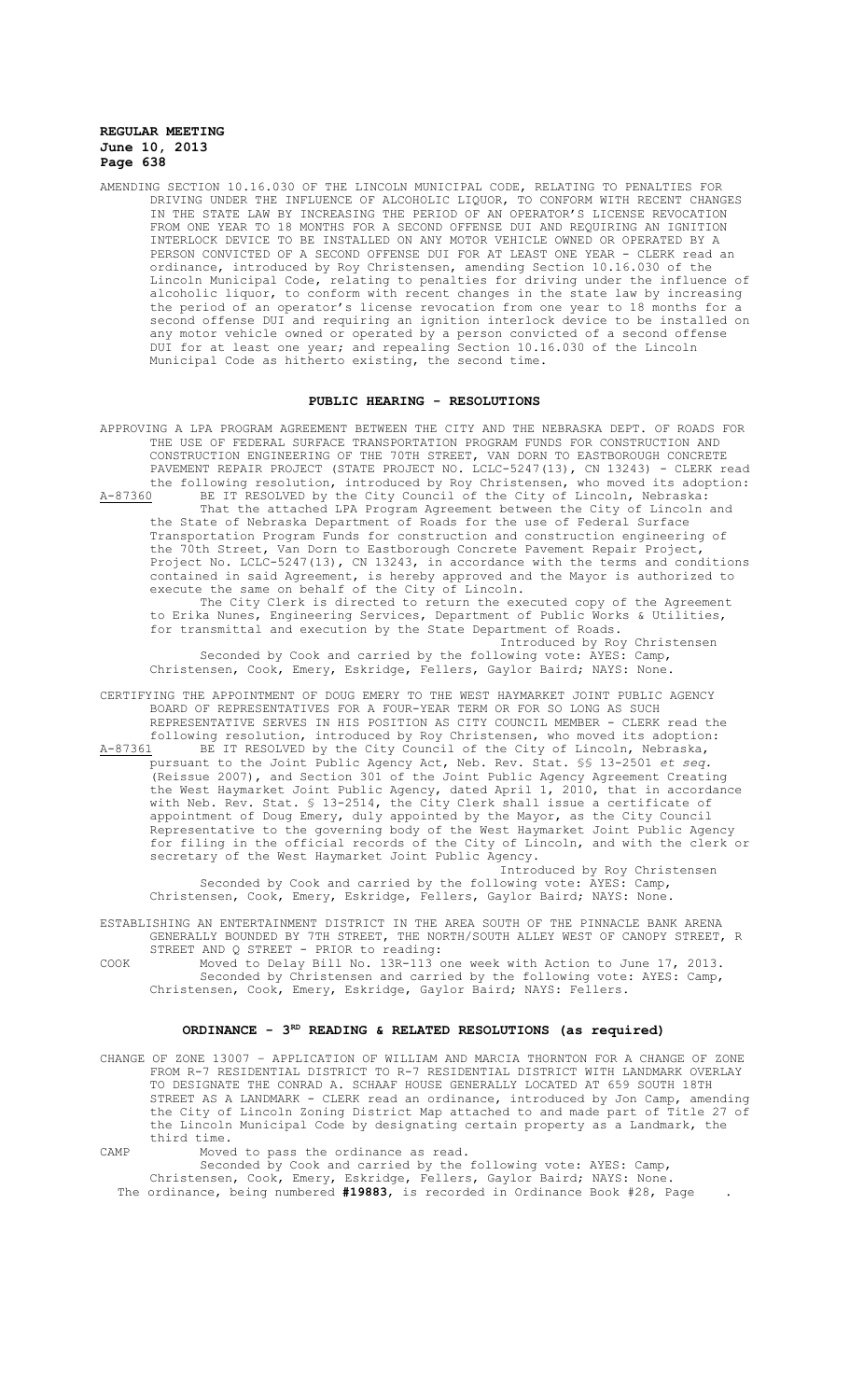# **ORDINANCES - 1ST READING & RELATED RESOLUTIONS (as required)**

|       | AMENDING ORDINANCE NO. 19875 PASSED AS AMENDED BY THE CITY COUNCIL ON MAY 6, 2013,<br>WHICH ADDED CHAPTER 9.30 TO THE LINCOLN MUNICIPAL CODE PROVIDING CONDITIONS AND<br>REGULATIONS FOR OBTAINING DONATION BOX PERMITS, TO DELAY THE EFFECTIVE OPERATIVE<br>DATE OF THE ORDINANCE FOR ONE YEAR TO ALLOW ADDITIONAL TIME TO CONSIDER<br>REQUIREMENTS FOR DONATION BOXES - PRIOR to reading: |
|-------|---------------------------------------------------------------------------------------------------------------------------------------------------------------------------------------------------------------------------------------------------------------------------------------------------------------------------------------------------------------------------------------------|
| COOK  | Moved to Withdraw Bill No. 13-70.<br>Seconded by Gaylor Baird and carried by the following vote: AYES: Cook,<br>Emery, Eskridge, Gaylor Baird; NAYS: Camp, Christensen, Fellers.                                                                                                                                                                                                            |
|       | The ordinance, having been WITHDRAWN, was assigned File #38-4635 and was placed on<br>file in the Office of the City Clerk.                                                                                                                                                                                                                                                                 |
|       | CHANGE OF ZONE 13006 - APPLICATION OF NEIGHBORWORKS LINCOLN AND NEW HORIZONS<br>ENTERPRISES, LLC FOR A CHANGE OF ZONE FROM R-7 RESIDENTIAL DISTRICT TO R-7<br>RESIDENTIAL DISTRICT WITH LANDMARK OVERLAY TO DESIGNATE THE BOWMAN-CAMERON<br>HOUSE, GENERALLY LOCATED AT 1201 D STREET, AS A LANDMARK - PRIOR to reading:                                                                    |
| COOK  | Moved to Delay Bill No. 13-71 to June 24, 2013 to have $2nd$ Reading and<br>Public Hearing with 3rd Reading and Action on the same date.<br>Seconded by Fellers and carried by the following vote: AYES: Camp,<br>Christensen, Cook, Emery, Eskridge, Fellers, Gaylor Baird; NAYS: None.                                                                                                    |
| CLERK | Read an ordinance, introduced by Jonathan Cook, amending the City of<br>Lincoln Zoning District Map attached to and made a part of Title 27 of the<br>Lincoln Municipal Code by designating certain property as Landmark, the first<br>time.                                                                                                                                                |
|       | CHANGE OF ZONE 13010 - APPLICATION OF JOHN HOLLINGSWORTH AND CAMERON TOWNHOMES FOR A<br>CHANGE OF ZONE FROM AGR AGRICULTURE RESIDENTIAL DISTRICT TO R-3 RESIDENTIAL<br>DISTRICT, ON PROPERTY GENERALLY LOCATED AT SOUTH 56TH STREET AND CUMBERLAND<br>DRIVE - PRIOR to reading:                                                                                                             |
| COOK  | Moved to Delay Bill No. 13-71 to June 24, 2013 to have 2 <sup>nd</sup> Reading and<br>Public Hearing.<br>Seconded by Fellers and carried by the following vote: AYES: Camp,                                                                                                                                                                                                                 |

Christensen, Cook, Emery, Eskridge, Fellers, Gaylor Baird; NAYS: None CLERK Read an ordinance, introduced by Jonathan Cook, amending the Lincoln Zoning District Maps adopted by reference and made a part of Title 27 of the Lincoln Municipal Code, by changing the boundaries of the districts established and shown thereon, the first time.

# **RESOLUTIONS - 1ST READING - ADVANCE NOTICE**

- APPROVING A SUBGRANT AGREEMENT BETWEEN THE CITY OF LINCOLN ON BEHALF OF THE LINCOLN LANCASTER COUNTY HEALTH DEPARTMENT AND THE NEBRASKA DEPARTMENT OF HEALTH AND HUMAN SERVICES, DIVISION OF PUBLIC HEALTH TOBACCO FREE NEBRASKA PROGRAM, TO ACCEPT A SUBGRANT IN THE AMOUNT OF \$651,321.00 TO DEVELOP AND IMPLEMENT STRATEGIES FOR REDUCING TOBACCO USE AND EXPOSURE TO TOBACCO SMOKE IN SCHOOLS AND COMMUNITIES AND ELIMINATE DISPARITIES RELATED TO TOBACCO USE AND ITS EFFECTS AMONG POPULATION GROUPS, FOR A TERM OF JULY 1, 2013 THROUGH JUNE 30, 2015.
- AMENDING THE LINCOLN-LANCASTER COUNTY AIR POLLUTION CONTROL REGULATIONS AND STANDARDS TO MAINTAIN CONSISTENCY WITH FEDERAL AND STATE REGULATIONS.
- ACCEPTING THE REPORT OF NEW AND PENDING CLAIMS AGAINST THE CITY AND APPROVING DISPOSITION OF CLAIMS SET FORTH FOR THE PERIOD OF MAY 16 - 31, 2013.
- APPROVING A CONTRACT AGREEMENT BETWEEN THE CITY OF LINCOLN AND ALLIED OIL & SUPPLY, INC. FOR THE ANNUAL SUPPLY OF ANTIFREEZE TO STARTRAN, PURSUANT TO QUOTE NO. 4416, FOR A TWO YEAR TERM WITH THE OPTION TO RENEW FOR ONE ADDITIONAL TWO YEAR TERM UPON THE TERMS SET FORTH IN SAID CONTRACT.
- APPROVING AN AMENDMENT TO AGREEMENT BETWEEN THE CITY OF LINCOLN, LANCASTER COUNTY AND INDUSTRIAL SERVICES, INC. TO RENEW CONTRACT NO. C-10-0310 FOR THE ANNUAL REQUIREMENTS FOR DEAD ANIMAL REMOVAL, FOR AN ADDITIONAL THREE-YEAR TERM FROM JULY 19, 2013 THROUGH JULY 18, 2016.
- REAPPOINTING JONATHAN COOK TO THE PARKS & RECREATION ADVISORY BOARD FOR A TERM EXPIRING MAY 31, 2014.
- REAPPOINTING DOUG EMERY TO THE RAILROAD SAFETY TRANSPORTATION DISTRICT FOR A TERM EXPIRING MAY 31, 2014.

APPOINTING LEIRION GAYLOR BAIRD AND ROY CHRISTENSEN TO THE RAILROAD SAFTEY TRANSPORTATION DISTRICT FOR TERMS EXPIRING MAY 31, 2014.

APPOINTING LEIRION GAYLOR BAIRD TO THE JOINT BUDGET COMMITTEE FOR A TERM EXPIRING MAY 31, 2015.

# **MISCELLANEOUS BUSINESS - NONE**

## **OPEN MICROPHONE - NONE**